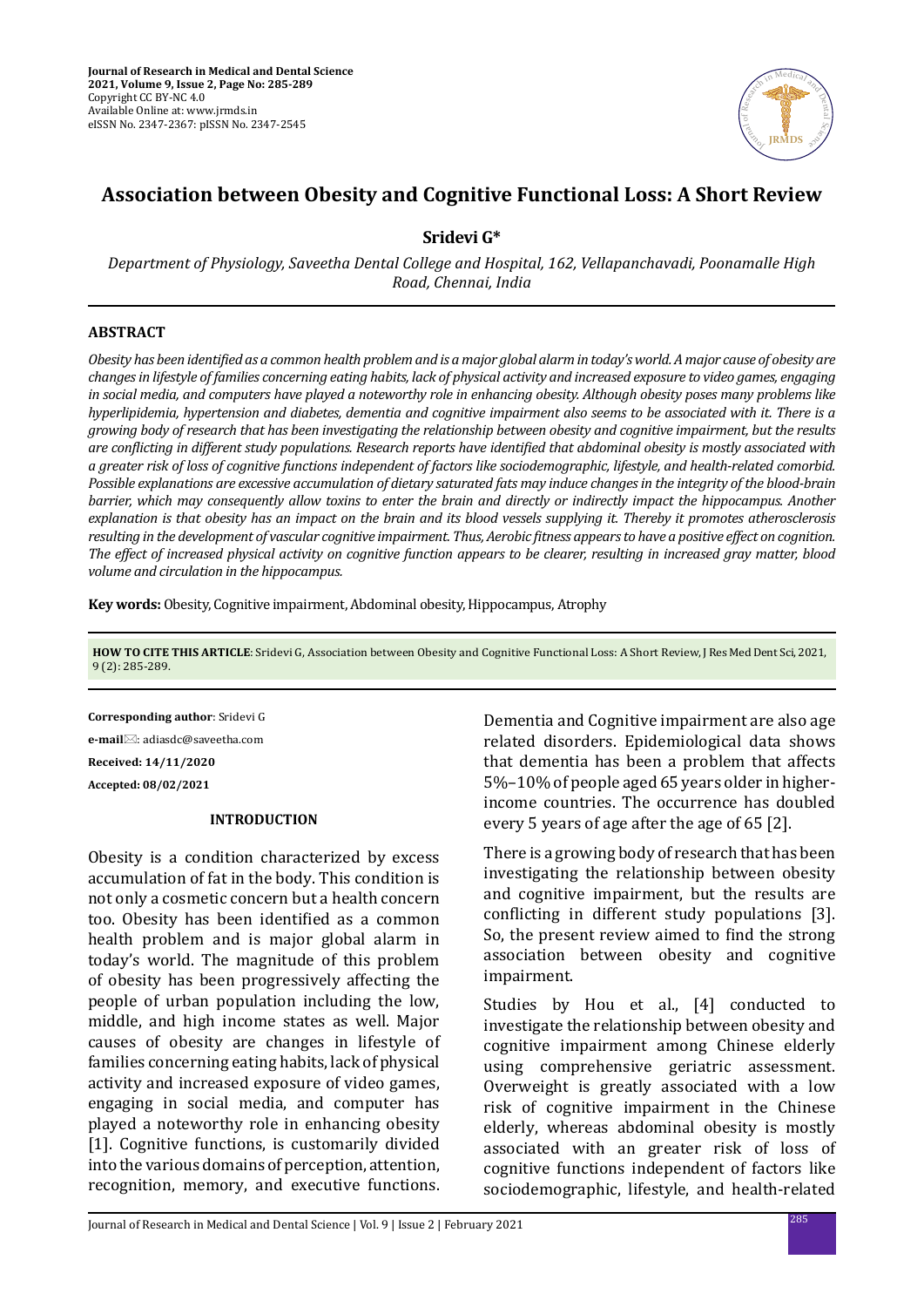comorbid and irrespective of metabolic diseases such as hypertension, hypercholesterolemia and diabetes. Also the findings stated that Even after adjustment for age, education<br>level, hypercholesterolemia, hypertension, hypercholesterolemia, and diabetes, abdominal obesity remained significantly associated with an increased risk of cognitive impairment [5].

 On literature survey, effect of obesity on cognitive function was studied among school children. The study reported significant impairments in cognitive functions like attention, retention, intelligence, and cognitive flexibility. Cognitive functions like AST-Latency, AST-Incongruent, AST-Percent correct trials, and IED Total errors showed significantly weakened in very markedly obese children and the importance of physical activities to reduce body weight in children, so that it would improve their cognitive functions [6,7].

In recent world, there has been a strong relationship between the prevalence of obesity and dementia. Recent reports have determined the strong association between obesity and loss of cognitive function. A study found this relationship in terms of complex attention, verbal and visual memory to be associated with obesity [8].

The potential mechanisms that link the tendency of being overweight and cognitive impairment are not entirely clear. The possible mechanisms that possibly explains the link between overweight and cognitive impairment in late life have many considerations. First explanation is that the hormone leptin secreted by the adipose tissue, would have played a role as a cognitive enhancer. By regulating the hippocampal synaptic plasticity and amyloid β-processing, leptin has improved learning and memory performance in rodents [9,10].

Second explanation is that the individuals who are obese have a lower mortality risk than individuals who are underweight or with normal weight in the elderly. The increased risk of cognitive loss in subjects with midlife overweight and obesity may be due to the fact that higher BMI in midlife is usually associated with cardiovascular and metabolic risk factors which are again related to an increased risk of cognitive impairment [11,12].

Central obesity is condition with increased fat in the abdomen and internal organs that causes low-grade inflammation, includes symptomatic dyslipidemia, decreased insulin sensitivity,<br>hyperinsulinemia, hyperglycemia, and hyperinsulinemia, hypertension. BMI is the weight of an individual in kilograms divided by the square of his or her height in meters. Body mass index (BMI) is a main determinant to categorize a person as overweight or obese. But measurement of waistto-hip ratio (WHR) is a better marker of disease risk than BM [8].

Another study investigated the relationship between loss of cognitive functions and obesity<br>among hypertensive patients. Cognitive hypertensive ability was determined by Mini Mental State Examination (MMSE) and Montreal Cognitive Assessment (MoCA). Obesity was defined based on body mass index (BMI). They observed an increase in mean scores of cognitive batteries as the stages of obesity became higher. Thus, the study showed that Middle aged and elderly hypertensive obese individuals had a better cognitive performance. Age had a negative impact on cognitive functions, regardless of BMI. Mechanisms that explain the association between cognitive function and obesity is not straight forward, rather obesity tends to affect the cognitive function.

Central obesity is condition with increased fat in the abdomen and internal organs that causes low-grade inflammation, includes symptomatic dyslipidemia, decreased insulin sensitivity,<br>hyperinsulinemia, hyperglycemia, and hyperinsulinemia, hypertension. BMI is the weight of an individual in kilograms divided by the square of his or her height in meters. Body mass index (BMI) is a main determinant to categorize a person as overweight or obese. But measurement of waist-to-hip ratio (WHR) is a better marker of disease risk than BMI. Dementia is caused by permanent damage or death of the nerve cells of the brain. The most common cause of dementia is Alzheimer's disease followed by vascular dementia. The connection between body fat, cognitive decline and dementia can be difficult to explain, but there is growing evidence that points to a relationship between them.

Obesity tends to affect the cognitive function of different people in different ways, particularly depending on their age group. Lower body mass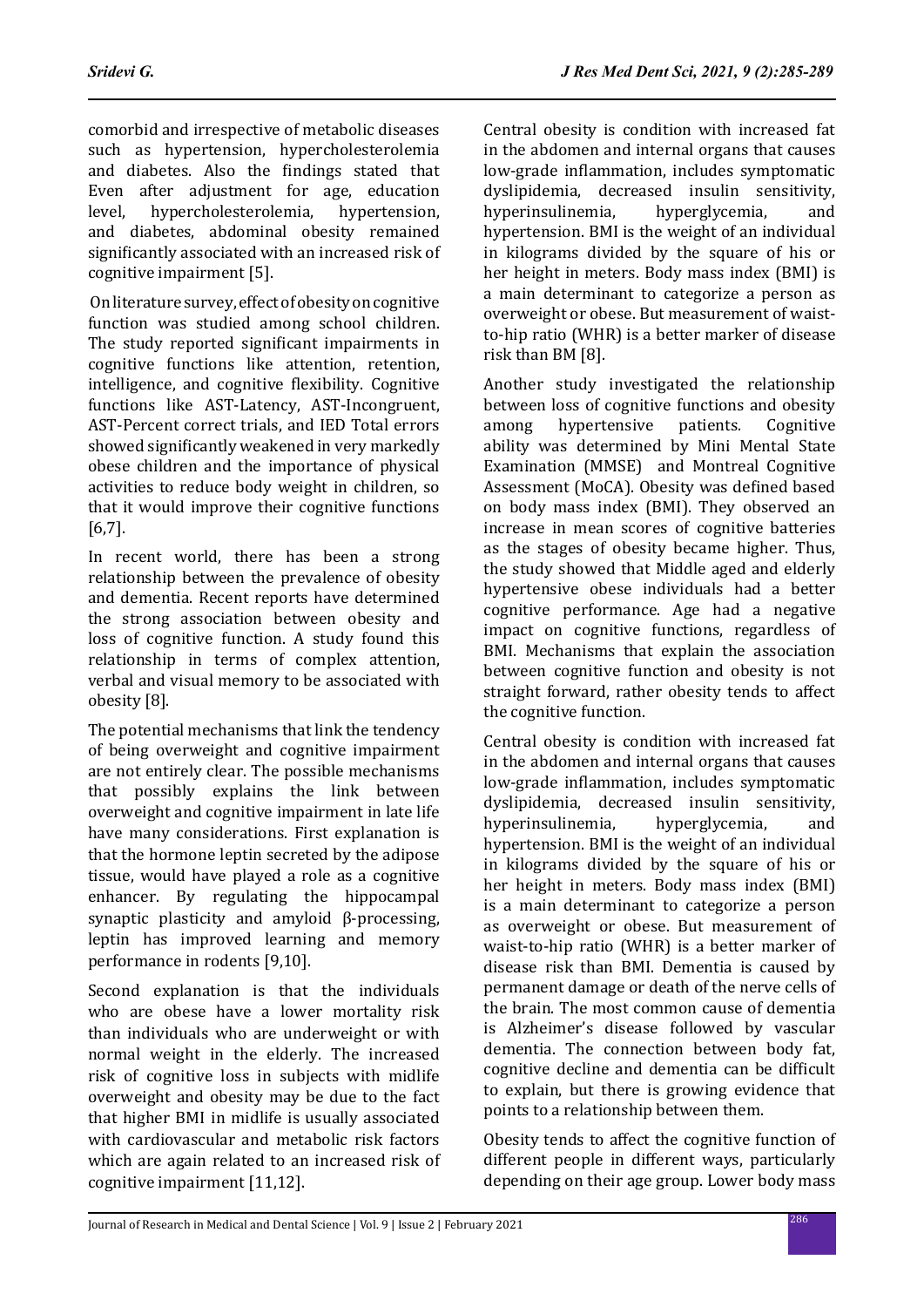index BMI was found to be associated greatly with increased incidence of dementia, in elderly people [13-16]. But , in midlife, the higher BMI was associated with increased incidence of dementia [17-19]. But there have been other studies suggesting that underweight during their middle years were associated with an increased risk for dementia later in life [14,15].

Another study examined the association<br>between obesity and cognitive function obesity and cognitive in healthy premenopausal women. All participants were made to complete the Cambridge Neuropsychological Test Automated Battery (CANTAB) to determine the cognitive performance in three domains: attention, memory, and planning executive function. The Reaction Time test was used to assess motor and mental response speeds; To assess the memory fucntions, Delayed Match to Sample (DMS), Pattern Recognition Memory (PRM), and Spatial Span (SSP) tests were used to examine the forced choice recognition memory, visual pattern recognition memory, and working memory capacity. Their results showed that Memory span length was significantly lower in overweight and obese women compared to normal weight. Also that healthy premenopausal women, obesity were not affected by cognitive loss governing attention, memory, or planning executive function, whereas morbid obesity had a lower memory span length and was associated with higher latency to correct response on memory-specific tasks [20].

 Research led by Elias et al., [21] 2003 showed that cognitive loss in obesity was limited to men but nonobese women and obese women scored better with various cognitive function tests like word fluency, visual reproduction, and digit span. Some studies by Kerwin et al. [22] explored the relationship between body fat distribution (measured by waist-to-hip ratio; WHR) and cognitive function. Their results showed that As the BMI increased, cognitive performance of women with a low waist-to-hip ratio decreased, but cognitive performance of women with a high waist-to-hip ratio increased as the BMI increased.

Central Nervous System Circuits that associates with food intake. Many neural circuits in the brain maintain energy balance that indirectly affect the appetite and thermogenesis [22,23]. The prefrontal cortex (PFC), anterior cingulate cortex (ACC) maintain voluntary activities of eating behaviours and exercising, Insula, striatum, amygdala, hippocampus, hypothalamus are the unconscious rewards centres; insula and amgydala are sensitive to feeding cues to the PFC and ACC. The opioid and cannabinoid system stimulates the dopaminergic neurons that project to the striatum, thus promoting energy deposition by increasing food intake [23,24]. The arcuate nucleus (ARC), in the basal hypothalamus, is involved in forebrain appetite network (PFC, ACC) [25].

The Hippocampus is a brain structure responsible for learning and memory. If the hippocampus decreases in size, this can also cause problems with cognition and dementia. Obesity during mid-life has been linked to a decrease in both the size of the hippocampus and the brain's executive functions. These people will have an inability to perform complex tasks that require knowledge, understanding, thought and experience. This explanation highlighted the highlighted the relationship between decreased volume of hippocampus and cognitive impairment [24]. Studies correlated that BMI was negatively associated with brain hippocampal volume. People with a higher BMI had a tendency to have greater hippocampal atrophy. A possible explanation is that excessive accumulation of dietary saturated fats may induce changes in the integrity of the blood-brain barrier, that may consequently allow toxins to enter the brain and directly or indirectly impact the hippocampus [26,27]. Another explanation is that obesity has an impact on the brain and its blood vessels supplying it. Thereby it promotes atherosclerosis resulting in the development of vascular cognitive impairment. Another finding is that there is alteration in brain function for obese individuals with increased activity of two specific proteins in the hippocampus namely Amyloid-beta precursor protein (APP) and Tau protein. These proteins are the profound markers of Alzheimer's disease. But the mechanism relating this effect is not properly understood.

# **Neurological benefits of treating obesity**

Treatment of obesity tends to improve cognitive function. In a randomized, double-blind study, elderly patients who were obese showed improved verbal memory, verbal fluency,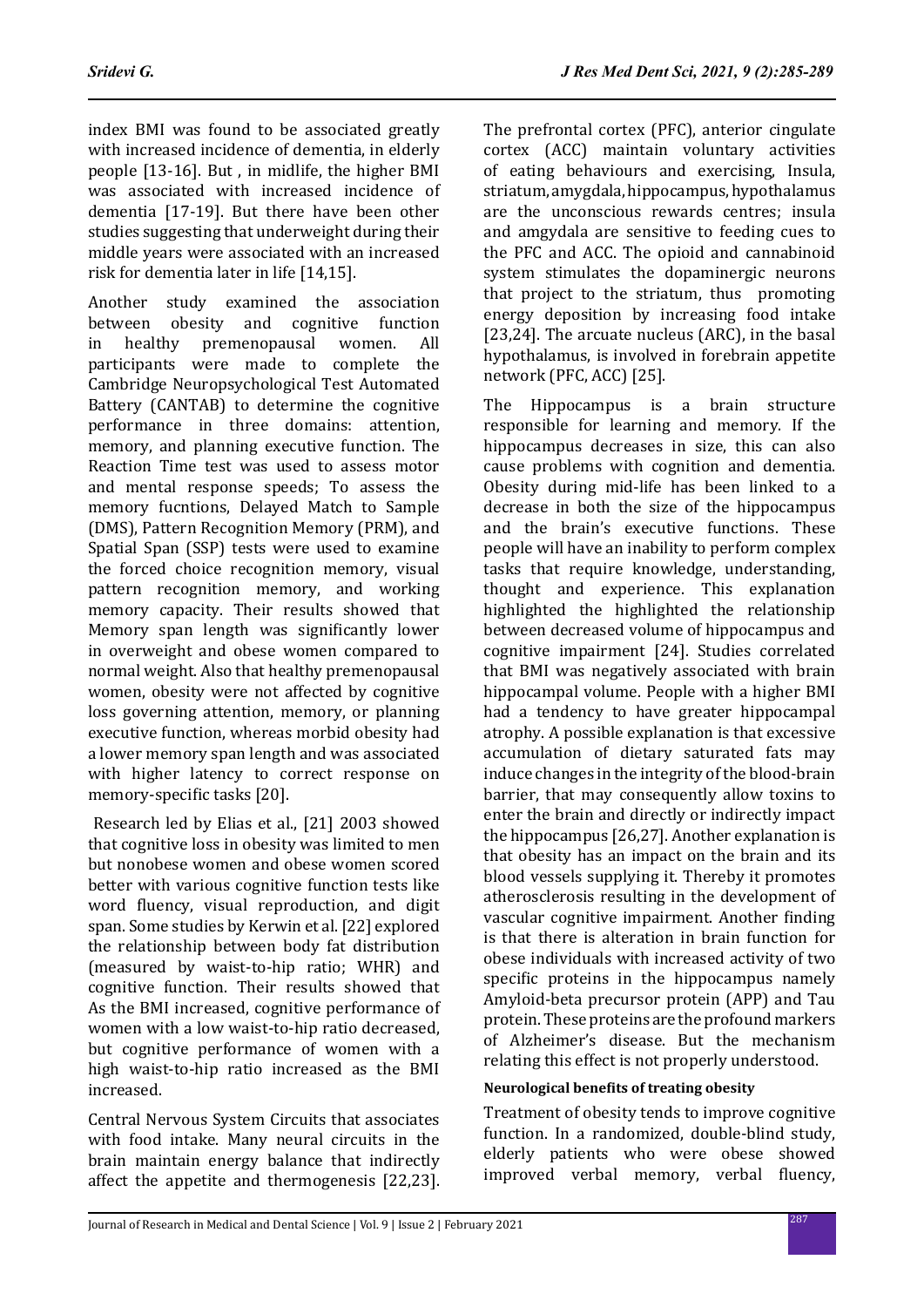executive function, and global cognition after a calorie-restricted diet [23,28]. In animal studies, resolving obesity results in improved measures of cognitive function [27]. Another study reported that Aerobic fitness appears to have a positive effect on cognition [27,29]. The effect of increased physical activity on cognitive function appears to be clearer, resulting in increased gray matter, blood volume and circulation in the hippocampus [30].

### **CONCLUSION**

Based on review governing the association between obesity and cognitive functions, that healthy over weight female were not affected with any cognitive impairment related to attention and planning executive function; but morbid obesity is associated with higher latency to correct response on memory-specific tasks and poorer short-term memory. Poor dietary habits and lack of cardiorespiratory fitness had a greater impact on cognitive loss. However aerobic fitness can have a positive effect of cognition.

#### **REFERENCES**

- 1. Lazarou C, Soteriades ES. Children's physical activity, TV watching and obesity in Cyprus: the CYKIDS study. Eur J Public Health 2010; 20:70–77.
- 2. Hugo J, Ganguli M. Dementia and cognitive impairment: epidemiology, diagnosis, and treatment. Clin Geriatr Med. 2014; 30:421–442.
- 3. Whitmer RA, Gunderson EP, Barrett-Connor E, et al. Obesity in middle age and future risk of dementia: A 27year longitudinal population based study. BMJ 2005; 330:1360–1362.
- 4. Hou Q, Guan Y, Yu W, et al. Associations between obesity and cognitive impairment in the Chinese elderly: An observational study. Clin Interv Aging 2019; 14:367- 373.
- 5. Samuel AR, Devi G. Geographical distribution and occurrence of endemic goiter. Res J Pharm Technol 2015; 8:973-978.
- 6. Meo SA, Altuwaym AA, Alfallaj RM, et al. Effect of obesity on cognitive function among school adolescents: A cross-sectional study. Obes Facts 2019; 12:150-156.
- 7. Lankzhai I, Devi RG, Rj I, et al. Role of environmental factors on sleep patterns of different age groups: A surveybased study. Asian J Pharm Clin Res 2016; 9:124- 126.
- 8. Prickett C, Brennan L, Stolwyk R. Examining the relationship between obesity and cognitive function: A systematic literature review. Obesity Res Clin Practice

2015; 9:93-113.

- 9. Harvey J, Solovyova N, Irving A. Leptin and its role in hippocampal synaptic plasticity. Prog Lipid Res 2006; 45:369–378.
- 10. Oomura Y, Hori N, Shiraishi T, et al. Leptin facilitates learning and memory performance and enhances hippocampal CA1 long-term potentiation and CaMK II phosphorylation in rats. Peptides 2006; 27:2738–2749.
- 11. Cheng G, Huang C, Deng H, et al. Diabetes as a risk factor for dementia and mild cognitive impairment: A metaanalysis of longitudinal studies. Intern Med J 2012; 42:484–491.
- 12. Whitmer RA, Sidney S, Selby J, et al. Midlife cardiovascular risk factors and risk of dementia in late life. Neurology 2005; 64:277–281.
- 13. Suemoto CK, Gilsanz P, Mayeda ER, et al. Body mass index and cognitive function: the potential for reverse causation. Int J Obes 2015; 39:1383–1389.
- 14. Fitzpatrick L, Kuller LH, Lopez OL, et al. Midlife and latelife obesity and the risk of dementia: Cardiovascular health study. Arch Neurol 2009; 66:336–342.
- 15. Hughes TF, Borenstein AR, Schofield E, et al. Association between late-life body mass index and dementia: The kame project. Neurology 2009; 72:1741–1746.
- 16. Atti R, Palmer K, Volpato S, et al. Late-life body mass index and dementia incidence: nine-year follow-up data from the Kungsholmen Project. J Am Geriatr Soc 2008; 56:111–116.
- 17. Gunstad J, Paul RH, Cohen RA, et al. Obesity is associated with memory deficits in young and middle-aged adults. Eat Weight Disord 2006; 11:e15–e19.
- 18. Cournot M, Marquie JC, Ansiau D, et al. Relation between body mass index and cognitive function in healthy middleaged men and women. Neurology 2006; 67:1208– 1214.
- 19. Kesse-Guyot E, Andreeva VA, Touvier M, et al. Overall and abdominal adiposity in midlife and subsequent cognitive function. J Nutr Health Aging 2015; 19:183– 189.
- 20. Abdulaziz Farooq , Ann-Marie Gibson, Reilly JJ, et al. The association between obesity and cognitive function in otherwise healthy premenopausal arab women. J Obes 2018; 1-7.
- 21. Elias MF, Elias PK, Sullivan LM, et al. Lower cognitive function in the presence of obesity and hypertension: the Framingham heart study. Int J Obes Relat Metab Disord 2003; 27:260–268.
- 22. Kerwin DR, Zhang Y, Kotchen JM, et al. Crosssectional relationship between body mass index, waist-hip ratio, and cognitive performance in postmenopausal women enrolled in the Women's Health Initiative. J Am Geriatr Soc 2010; 58:1427–1432.
- 23. Ngandu T, Lehtisalo J, Solomon A, et al. A 2 year multidomain intervention of diet, exercise, cognitive training and vascular risk monitoring vs control to prevent cognitive decline in at risk elderly people: a